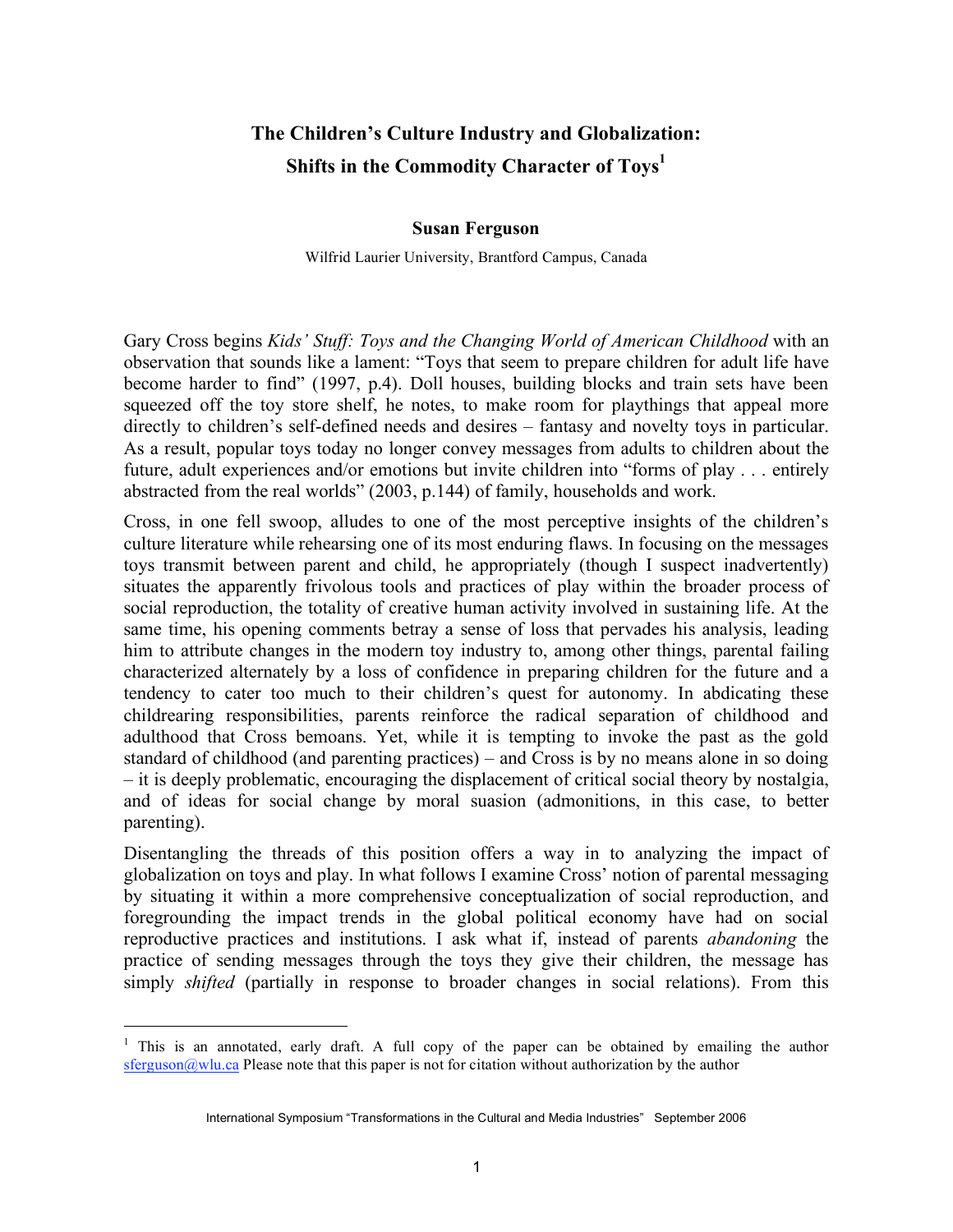perspective, the significance of globalization vis a vis the toy industry and play lies not so much in the physical attributes of the toys now being produced (the fact that fantasy and novelty toys dominate the market), but in their hyper-commodified form. That is, the toys produced by global giants such as Mattel, Hasbro and Disney are examples of what Beryl Langer has termed "commoditoys" – toys that stimulate rather than satisfy longing by urging children to consume an endless array of add-ons, accessories and/or theme-related media products.

What then stands out is not how fantastical the products are, but the toy industry's everintensifying participation in and cultivation of a veritable fashion cycle – one that far from being foreign to adult experience, has come to define it (and the process of social reproduction more generally) ever more closely. As a result, children, like adults, are drawn into an endlessly expansive fashion cycle in which, following Walter Benjamin, the quest for novelty (not play) becomes an end in itself. And if, at the same time, as Benjamin suggests, the only truly novel experience is death, it is not surprising that "clash toys," violent video games and fashion dolls (all of which can be interpreted as brushing up against mortality in some way) dominate the toy market. The heightened cultural anxiety around such toys may signal, as Jyostna Kapur has argued in analyzing the "family movie," not the growing separation of childhood from adulthood that Cross suggests, but precisely the opposite, the erasure of such boundaries.

To push the Benjaminian framework even further, I consider the possibility that commoditoys implicate children in a collective trance, inspiring or strengthening a subconscious belief in the mythic powers of capitalism. But play (in particular, the cognitive mode implied by play), as Benjamin saw it, has a special place in breaking free from that myth. For this reason, it is at least worth questioning the extent to which the transformation of the children's culture industry in the era of global capitalism is capable of fully colonizing children's hearts and minds.

## THE RISE OF FANTASY TOYS

As toy production over the course of the 20th century became increasingly industrialized and internationalized, Cross suggests, toys began to bypass parental imaginations and appeal directly to children instead. That is, the market for fantasy toys took off, outstripping more traditional toys and games rooted in adult's experiences of the past and present. "These toys were liberating – freeing children from the constraints of memorializing the past and allowing the unimpeded flow of the imagination about the future. The boy could choose his own forms of fantasy, not merely accept his parents' nostalgic vision of play" (1997, pp.115-116). For girls, he notes, the appeal to fantasy and autonomy was "more subdued" (1997, p.118), as Shirley Temple and Little Orphan Annie dolls represented a world that, although foreign, comprised less of a radical departure from adult culture.

But it was the 1959 launch of Barbie that sparked the beginning of the end of adult mediation in the toy industry. Unlike baby dolls and earlier fashion dolls, he argues, Barbie directly responded to girls' play values, incorporating fantasies beyond their mothers' moral and aesthetic comfort zones. Representing a rejection of domesticity, the 11-and-a-half-inch,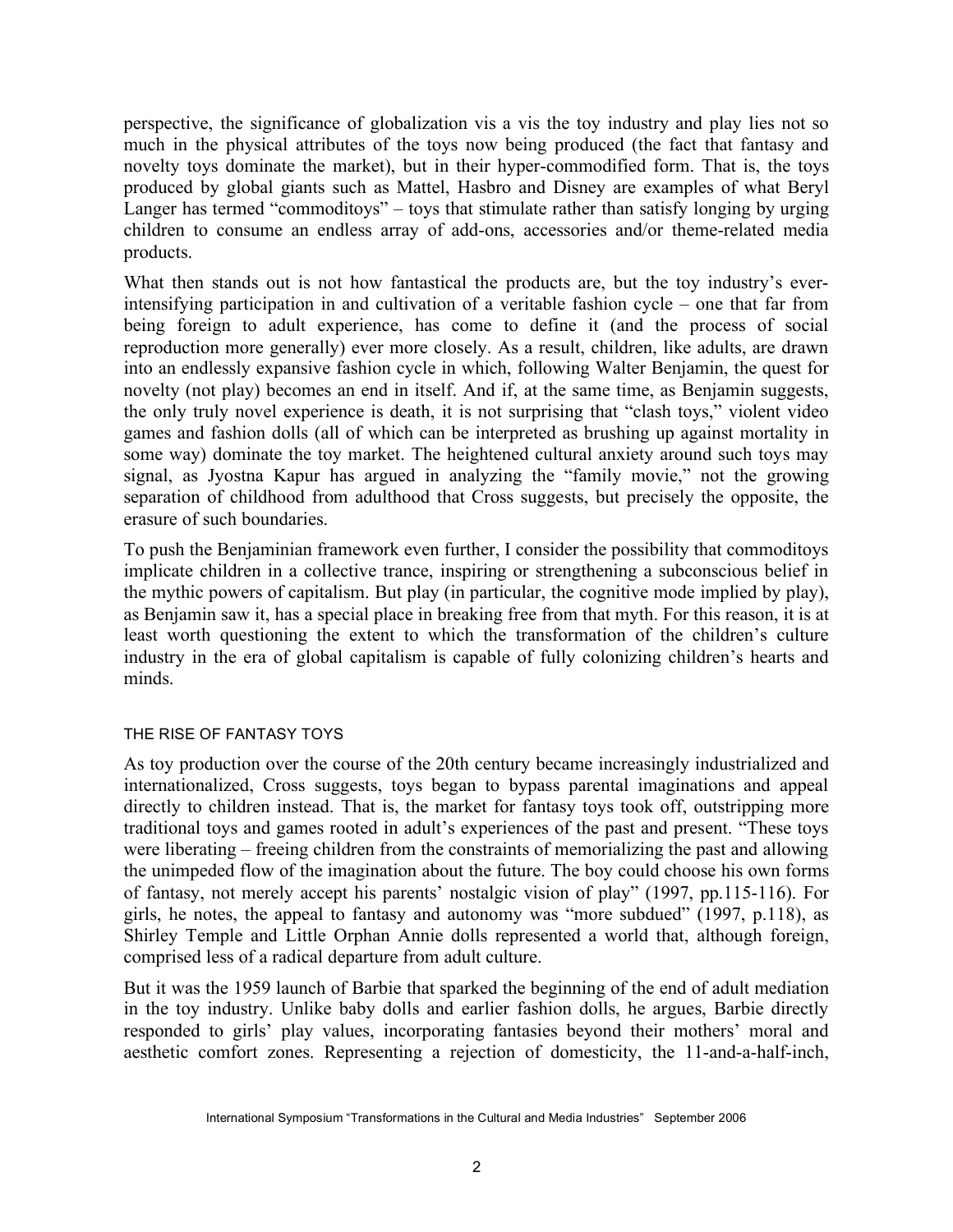shapely fashion doll taps an "eight-year-old's fantasy of being grown up – having breasts and party dresses" (Cross, 2003, p.135). What's more, the product line included Barbies with jobs foreign to mothers' worlds. This alienation of adults from Mattel's hottest toy was evident in early market testing, which indicated mothers disapproved of Barbie's look and concept. And in 1976, when Hasbro introduced Super Joe, an 8-inch "clash toy," children's fantasies came to dominate the boy market as well. "The new Super Joe had nothing to do with the memory of fathers or with their expectations of their sons' futures. They represented a child's world of fantasy, free of family and fathers" (2003, p.138).

Barbie and G.I. Joe anticipated a more complete and seemingly irreversible break with tradition: the dominance of the so-called commercial toy tied into and cross-marketed with major media events. By the 1980s Star Wars, He-Man, and Teenage Mutant Ninja Turtles figures were swamping little boys' toy boxes, while girls' toy boxes overflowed with Strawberry Shortcake, Care Bears and some female action figures. And as the popularity of Pokemon, Harry Potter and Dora the Explorer attests, fantasy toys continue to rule the playroom in the new millennium.

The cultural – as opposed to economic – roots of the fantasy toy industry can be found, Cross argues, in an evolving parenting culture. The respect for childhood that parents began to exhibit in the earliest years of last century has deepened, with modern parents even more likely than their predecessors to view and cater to children as autonomous beings. As a result, he claims, parents have abdicated their roles as mediators in the toy market. In the final chapters of *Kid's Stuff*, Cross suggests this is related to the culture of consumption adults are themselves steeped in. But this point is tangential to his thesis of parental abdication in the book and he drops it completely in a later 2003 article, "Toys and the Shaping of Children's Culture in the  $20<sup>th</sup>$  Century." Instead, he stresses that the social upheavals of the 1960s, and societal change wrought by feminism led to confusion about what messages parents should send their children. Parents, he writes, were no longer certain "about appropriate sex roles in adult life or the proper uses of war and violence in play . . . [They] lost confidence that they knew what their child's path to maturity should be" (1997, p.187). Children, Cross concludes, are left without "grounding in a vision of past or future" (2003, p. 147) – woefully illprepared to negotiate real relationships in an ever-changing social world.

#### PARENTAL MESSAGING: FORM AND CONTENT

Cross' lament barely conceals an admonition to parents to take more care in bringing up their children generally, and in choosing "appropriate" toys in particular. But the idea that parents were more concerned about their children's future in the past than they are now, and wiser, more thoughtful caregivers is dubious. It ignores (indeed, contradicts Cross' own comments about) the phenomenon of the so-called helicopter parent who hovers over their child, intervening more frequently and forcefully in schools, and structuring their child's leisure time more rigidly than did earlier generations. It also suggests that children are sullied by, if not the market per se, the current mass market of globally produced commodities – a proposition that, as Ellen Seiter points out in *Sold Separately*, betrays a class elitism.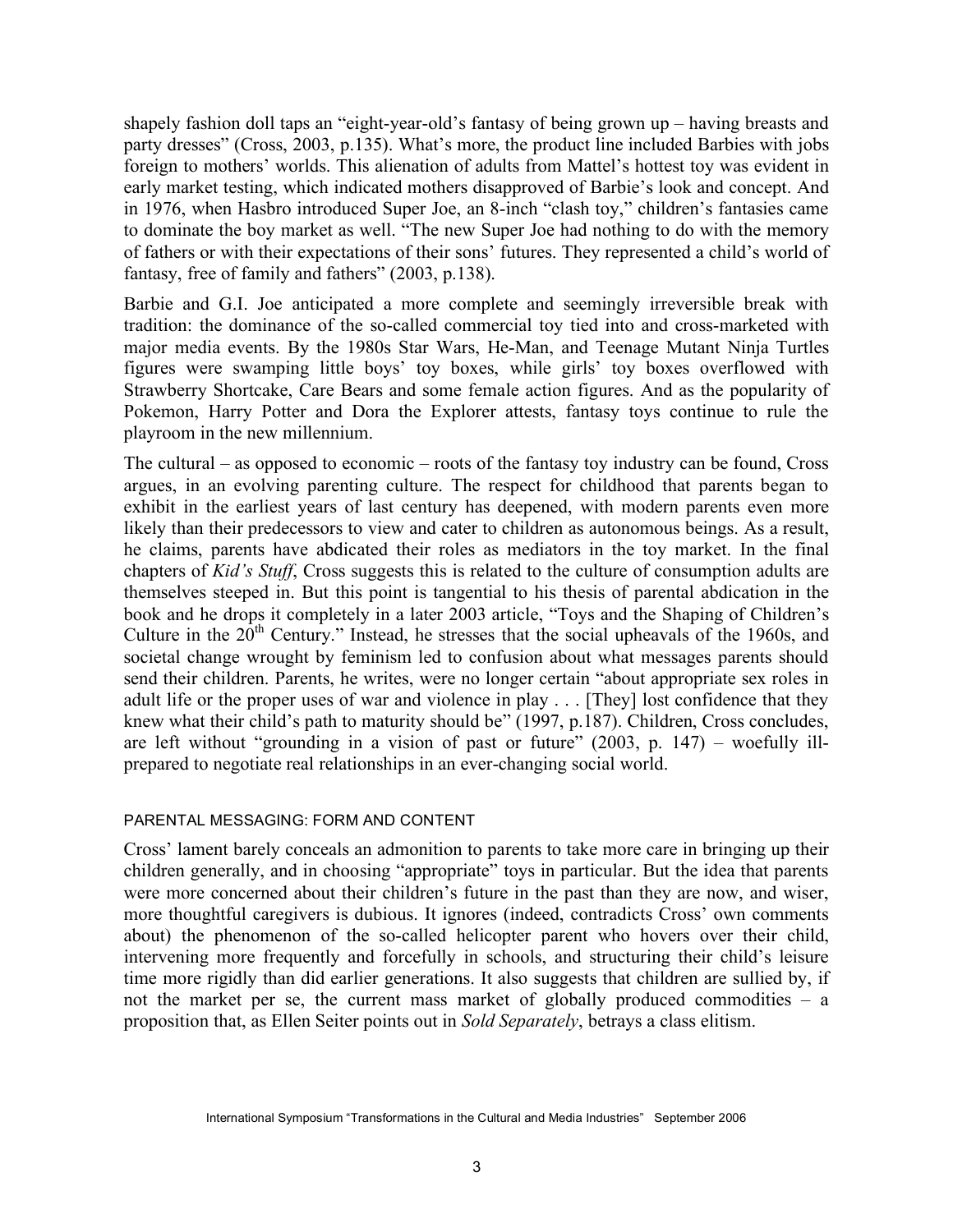Still, the question Cross poses is a good one. Why are toys that have seemingly so little to do with the childhoods of parents, or parental messaging about a child's future, so popular? In his response, Cross wisely avoids a structuralist account in which shifts in toys and play patterns are seen purely in terms of the political economic logic underlying the toy industry. While his observations about parenting culture are intended to provide a framework that makes room for subjectivity, his notion of parental messaging is steeped in a nostalgic moralism which, in turn, leads him to posit too radical a separation between modern adult and child culture. In what follows, I reframe the notion of parental messaging in a way that circumvents these problems, suggesting an alternative approach to understanding the cultural impetus and implications of changes in the toy industry and market in the era of globalization.

The messages passed along in toys can be both more subtle and complex than Cross suggests.<sup>2</sup> A certain skill set implied by a given toy's physical features is not the only value transmitted. These same, "traditional" toys transmit hegemonic notions of mid-twentiethcentury North America – the separation of private and public spheres, Protestant work ethic, scientific rationalism and productivity for example. Such values, embodied by certain toys that were largely manufactured by factory workers in domestically owned enterprises (albeit not necessarily located within national boundaries), helped secure the reproduction of specific (national capitalist) socio-economic, political and cultural relations. <sup>3</sup> And while parents might not have always, or even necessarily often, associated the toys they bought with these values consciously, it is safe to assume that those values would be subconsciously present in most adults' acts of gift giving. Indeed, parents who gave their sons dolls and their daughters tool sets were arguably using toys to raise at least one principle – the gendered separation of private and public spheres – to a conscious level in order to challenge it.

Mothers then may well have been uneasy with Barbie's perceived threat to domesticity.<sup>4</sup> But Barbie stands for much more than unfamiliarity with diapers and dishrags. She is, as Cross and others have noted, a *sine qua non* of commodity culture: if not the earliest, certainly the most famous example of Langer's "commoditoy." In defining play values through accessorizing and keeping up with the latest fashions, Barbie represents the notion that happiness is just a fur coat or gold-lame bathing suit away – a value that was gaining ground

 $2 \text{ As anthrop, of the two different points are given by } 2 \text{ and } 2 \text{ is the same.}$ with layers of symbolic meaning and power (Levi-Strauss, Mauss). While it is beyond the scope of this paper to analyze parental giving from within such a framework, considering some of those other layers can help elucidate the relationship of toys and play to processes of subject formation and, thus to the process of social reproduction generally.

 $3$  The toy market – which had shifted from one supplied largely by imports and independent, artisan or smallshop manufacturers to one supplied by a largely domestic, factory-based production process – was highly protectionist in outlook until the 1970s

<sup>&</sup>lt;sup>4</sup> The survey Cross cites, however, requires a more nuanced interpretation against the background of feminism's liberating impulse vis a vis traditional sex roles – Betty Friedan, after all, was a housewife with a young daughter. Alternatively, parental disapproval may have had more to do with Barbie's shapely figure, and the sexualized doll play this invited. That is, contra Cross, parents may not have been enacting some *new* confusion over the future roles of daughters and sons. Rather, they were, possibly, displaying a long-standing anxiety over sex and children.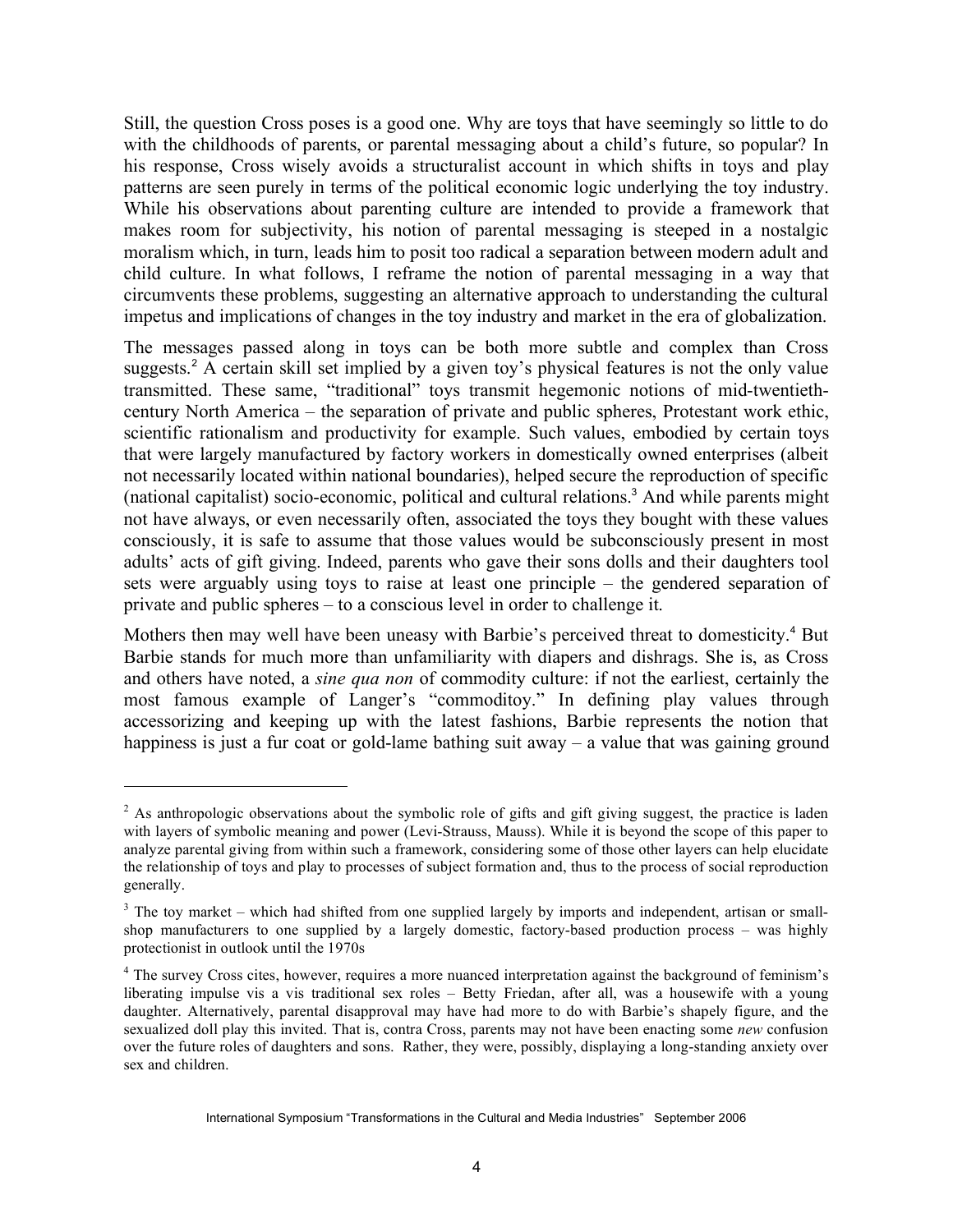as adults participated in a post-war economy, whose strength was premised on a booming market in consumer goods.

This intensified consumerism had implications for processes of social reproduction as well. As mothers entered the labour market in growing numbers in the 1960s, the practice of mothering (and reproducing the family more generally) was increasingly mediated through the market. As baking mixes, canned soup and store-bought clothing replaced homemade products, the domestic sphere began a two-generation-long shift away from "productive" activities (strictly speaking) and toward organizing consumptive activities. (Ironically, this shift was characterized, as feminist historians have pointed out, by an *increase* in domestic labour as rising standards of cleanliness – promulgated by marketers for household cleansers and vacuum cleaners – meant women spent more time engaged in what we might call "parareproductive" domestic labour.) Meanwhile, an apparent surge of fashion consciousness (perhaps because women were going to work, and taking on more service sector jobs in education and banking where personal grooming mattered in a way it doesn't on a factory floor) fueled dramatic jumps in markets for clothing, fashion accessories and cosmetics – the very stuff of Barbie play. From TV dinners and dishwashers on the one hand, to Coco Chanel and silk scarves on the other, commodities became receptacles of people's (social reproductive) needs and desires. They not only appeared to offer an escape from the hardship, boredom and sheer mundane character of a working person's life, certain purchases (a house, car and annual trip to Florida, for instance) represented success, status and respect as well.

Today, the boundaries between consumption and social reproduction are even more blurred as the market relentlessly pushes outward, colonizing people's everyday spaces. The commodification of the domestic sphere has expanded exponentially as more and more families with young children rely on the incomes of two parents. Indeed, parenting – or at least childrearing by nannies and childcare centres – and housecleaning, once available only to the very wealthy, are services that most middle-income and many lower-income families also access regularly through the market. Other practices of social reproduction that take place largely in the public sphere – education and healthcare – are similarly marketized and monetized. At the same time, our leisure time has also been colonized. Not only do we watch more paid, subscriber-based television, video-games and downloaded Internet games are a top form of home-based entertainment. Beyond the home, as George Ritzer has documented, we spend increasing amounts of time in shopping malls and other escapist "cathedrals of consumption" such as Disney World, fast food chains, casinos and superstores. They are "cathedrals," Ritzer explains, insofar as they are shrouded in a mysticism we typically associate with religion. They strive to create a sense of enchantment, a world where anything seems possible – even while, as he deftly points out, they do so by relying on the decidedly *disenchanting* marketing equations of calculability, predictability and consumer control (2005, pp.71-91).

Walter Benjamin explores this enchantment with the world of commodities in terms of the mythic quality of capitalist industrialization. Writing of Paris and its  $19<sup>th</sup>$  century shopping arcades, Benjamin suggests that the promise of industrialization – abundance, progress, a better future – is embodied in the commodities on display. Significantly, fashion – the incessant creation of the apparently novel – plays a central role in awakening those desires. It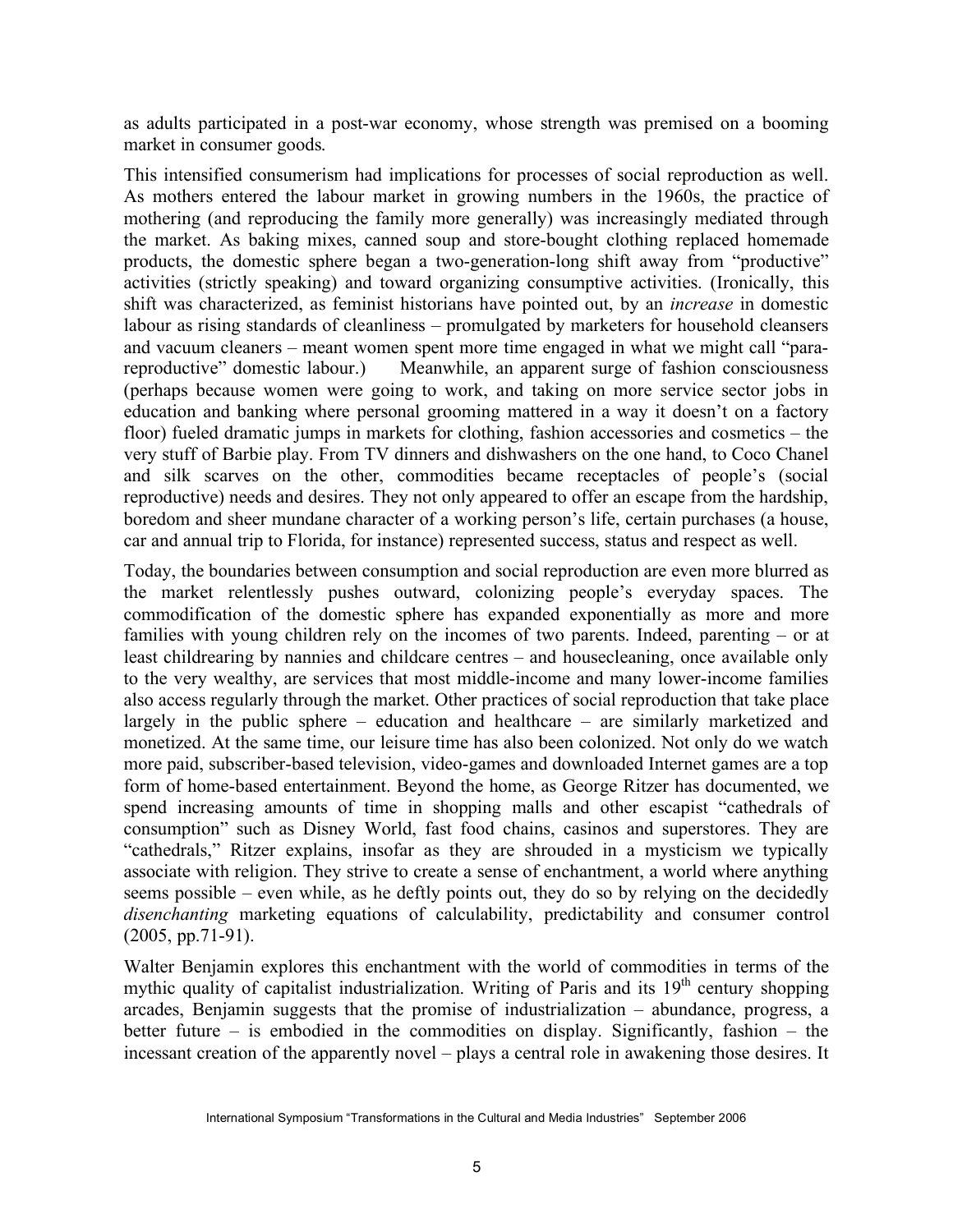is the fleeting quality of consumer goods, their "transitoriness," as Susan Buck-Morss points out, that "is the very basis of their power" (1993, p.259). The hope that "something new" will translate into "something better" is powerful – inspiring us in a collective trance in which we continue to believe, despite recurring disappointments, that salvation is at hand. In the wake of the Paris Commune's defeat, Benjamin suggests Parisians displaced their wish for liberation *from* commodities onto a wish for liberation *through* commodities (McNally: 2002, pp.201).

While I return to the notion of seeking freedom through commodities below, I want here to simply point out that the appeal of commodities in general, and of fashionable commodities in particular, is not incidental to the adult experience of capitalism. And as global capital, with its invasive marketing techniques and enchanting cathedrals of consumption, expands, so presumably do the cultural effects of commodification intensify.

Far from something foreign, then, the market seduction Barbie and other commoditoys represent penetrates deeply into the adult psyche – more deeply, arguably, than it does that of the child who is just being inaugurated into the market. <sup>5</sup> Most parents who showered their daughters with Barbies (and her ever-multiplying line of accessories) likely also believed in, and desperately wanted redemption (to use Benjamin's term) through the market – despite or perhaps even *because* of their unease with the displacement of domestic values Barbie represents. In this sense, Barbie symbolizes less of a break with adult culture, than its affirmation. Put another way, rather than signify the beginning of a rupture between parent and child culture, Barbie may represent the early stages of induction of children into an increasingly commodified adult culture – and *this*, ironically, may be the more authentic source of (subconscious) parental unease about her, and other such toys.<sup>6</sup>

Interrogating the doll's commodity form (and not just its content) points to alternative, more deeply embedded meanings. Rather than abandoning parental messaging, then, we should consider whether or not adults have *changed* the content of those messages, and why. They accepted the challenge Barbie posed to traditional domestic values, at least in part because they embraced – even if only subconsciously – other values she embodies, those consistent with their own deepening attachment to commodity culture.<sup>7</sup> If mid-century parents saw girls' futures in terms of domestic *production*, parents at century's end were more likely to see it in terms of domestic (and leisured) *consumption*. (We should be careful, however, not to overstate the case, for the mini-worlds of adults have not completely disappeared from the toy

 $<sup>5</sup>$  and who remains close to a certain cognitive mode that is capable of resisting that logic ///after all, the market</sup> is (re)created and is sustained largely by adults

<sup>6</sup> See Kapur on parental ambivalence about the changes to childhood. While Cross addresses the culture of consumption in his 1997 book, he fails to see how it affects his argument about the alienation of parents from children's culture.

 $<sup>7</sup>$  It is also important not to overstate the extent to which Barbie represents a rejection of nurturing and</sup> domesticity. Children's play with Barbies incorporated nurturing themes. Precisely because she is a fashion doll, she was the object of many a little girl's sewing lessons. In my own case, an elderly woman crocheted Barbie clothes for my sisters and my doll – clothes that, by their very touch and feel, recalled women's traditional work.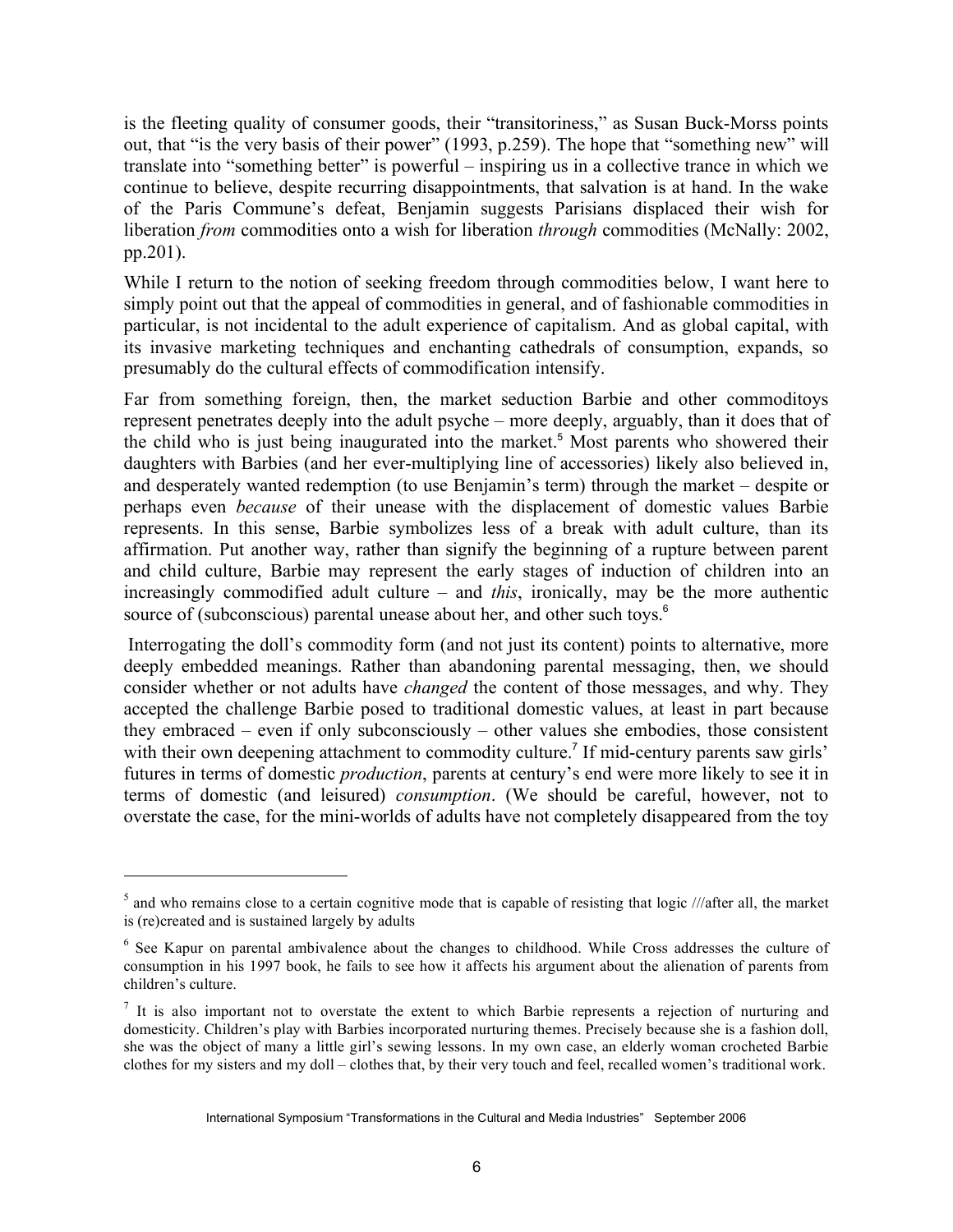shelf, and they remain highly gendered along the division between domestic – girl – activities and extra-domestic – boy – activities.)

Focusing on form over content also offers a new lens on the hyper-militarized and gruesome nature of some (especially "boy") toys. The intergalactic missiles, blasters and light sabers sported by modern action figures can be seen as both a celebration and warning of the powers of technology. And while such fetishism is continuous with earlier toys (eg., electric train sets and erector sets), it appears also to have intensified in recent years. This is evident first in the exaggerated scale of destructive powers attributed to the weaponry. It's also evident in the relative size of that machinery: as with Barbie's 7-foot-two-inch height and 18- to 21-inch waist, there's something disproportionate about the modern clash toy weaponry, especially when compared to Buck Rogers' handheld ray gun and rocket pistol.

But such toys are not so foreign to adult culture, which similarly reveres (both celebrates and fears) technology. Advances in technology can alleviate the drudgery of work or provide hours of (commodified) pleasure through video games, ipods, and fast cars. That adults generally access these things through the market reinforces the notion that the market is the source of power/pleasure. At the same time, technological advances are seen to legitimate some of the more brutal consequences of the neo-liberal regime – deskilling, throwing people out of work, threatening to weaken and expose us to the harsh realities of the capitalist market. Indeed the intensified technology fetish of fantasy clash toys could be understood as part of a cultural compensation for the emasculation of the modern man. (Certainly the preoccupation with size intimates as much.) Adults – some of them heads of state responsible for massive military budgets – are deeply invested in propagating the same message marketers at Hasbro and elsewhere finesse: that the newer and more destructive weapons one buys, the greater the power one wields. <sup>8</sup> But no matter what meaning we attribute to the fetish, such toys also draw children into adult culture, especially insofar as they send a message most adults take for granted: power resides in things (rather than in the humans who create them).

#### DEATH, TOYS AND CAPITALISM

 $\overline{a}$ 

Returning to Benjamin, an intriguing connection between the destructiveness of these toys and their status as commoditoys emerges. As Langer argues, commoditoys are distinguished by their goal of stimulating rather than satisfying desires. This is true today not only of the fantasy toys Cross focuses on, but more traditional toys as well (Ferguson, 2004). Toys like Thomas the Tank engine rails and characters, or infant dolls each with their own line of accessories are, in form, no different than modern action figures with their ever-multiplying line of villains and weaponry for instance. They are essentially *collectibles* in which the value lies in owning the latest, most "fashionable" addition, rather than in its play value (or, to use

<sup>&</sup>lt;sup>8</sup>That the logic of this argument as applied to military hardware is flawed should be obvious when one recalls Vietnam, or the current war in Iraq. In both these cases, local insurgent forces with vastly inferior weaponry sustained lengthy and variously successful armed combat against the military muscle of the United States and (in the case of Iraq) British army.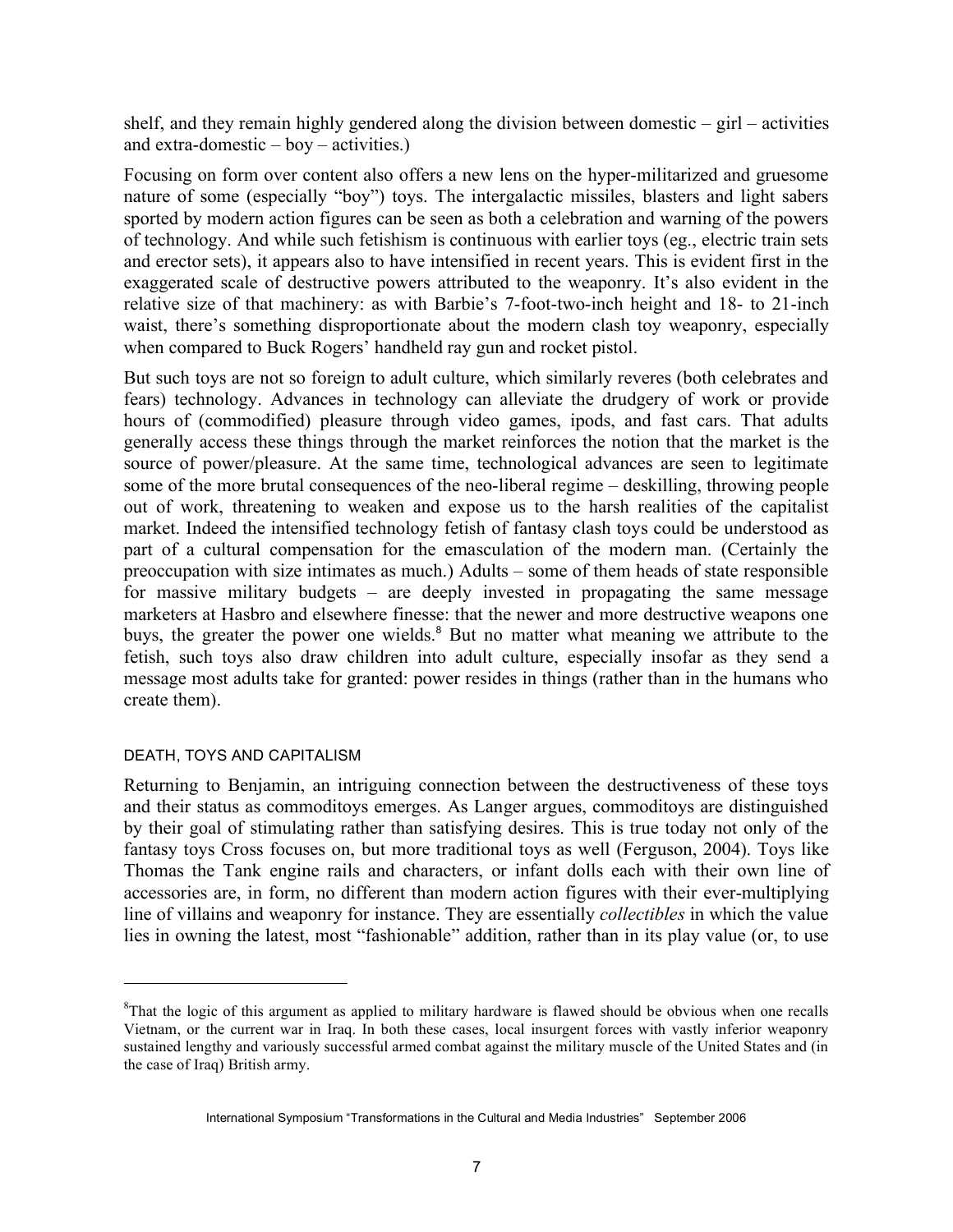Marx's term, use value). To the industry, the play (use) value of a toy is tangential to its desirability as something new. That is, as in the fashion industry it mimics, the toy industry is driven by the quest for novelty, not play – as are, increasingly, its consumers.<sup>9</sup>

But novelty and fashion, as David McNally's reading of Benjamin stresses, tends to eroticize death and the deceased. Fashion, McNally explains, holds a dual relationship to the past. On the one hand, it repudiates the recent past. "Capitalism is constantly laying things to rest, pronouncing them dead, long before they expire naturally, so as to replace them with the new." Recalling the world of the baroque, he writes, "capitalism is a space of death and decay" (2002, p.203). On the other hand, fashion is never truly new, but a reworking or distillation of an earlier past, on which, as McNally explains, is distant enough to evoke warm memories, often associated with childhood. These images, "mingle, Benjamin suggests, with elements of the primeval past.'" and produce "lingering traces of utopia all around us" which, in turn, summon up libidinal energies (McNally, 2002, p.203). That is, as in baroque theatre, the landscape is littered with the deceased, but the erotic attachment we feel for the relics invests that detritus with a certain power. This is the fetishism of commodity culture that, wandering the landscape of the baroque, children, like adults, experience ever more profoundly in the modern era of the globalized toy industry.

And if, as Benjamin suggests, the only truly novel experience is death itself, commodity culture relentlessly "moves ever closer to death" (McNally: 2002: p.203). It is not surprising, therefore, that those toys which can be interpreted as brushing up against mortality are such strong sellers on the market today. The destructiveness and gruesomeness of fantasy "clash toys" Cross describes are but one good example of this. Ultra violent video games such as Grand Theft Auto and The Warrior are another. "Death permeates this medium," writes Globe and Mail gaming reviewer Scott Colbourne, "providing not just the subject matter but the structure of most games . . . You begin, you die, you get another life, you get a little further, then you die again" (2005, p.R29).

Fashion dolls are yet another twist on this theme. The fashion industry, according to Benjamin, revolves around "cultivating a female empathy with the commodity." Women are invited and "expected to merge with commodities, to transform their body parts into racks for the display of merchandise, to become like mannequins" (McNally, 2002, p. 209). Such a unity – best encapsulated by the prostitute who has become in essence a commodity – "couples the living body to the inorganic world," writes Benjamin. "Against the living it asserts the rights of the corpse" (McNally, 2002, p.211). Insofar as fashion dolls celebrate this objectification of the female body, they can be understood as contributing to the eroticization of death.

<sup>&</sup>lt;sup>9</sup>While the potential exchange value embodied in any industrialized toy has always driven its design, toys have long been marketed in and through the play value they represent. The point here is that in a hyper-commodified culture, such a pretense is no longer always necessary. The heightened competition of the industry organized as a global economic force has put such a premium on low-cost, low-risk production qualities, that marketing becomes increasingly important. A similar move can be seen in other media industries where cookie-cutter movies, TV shows, newspapers aim to deepen desire through their very pretense to novelty over substance.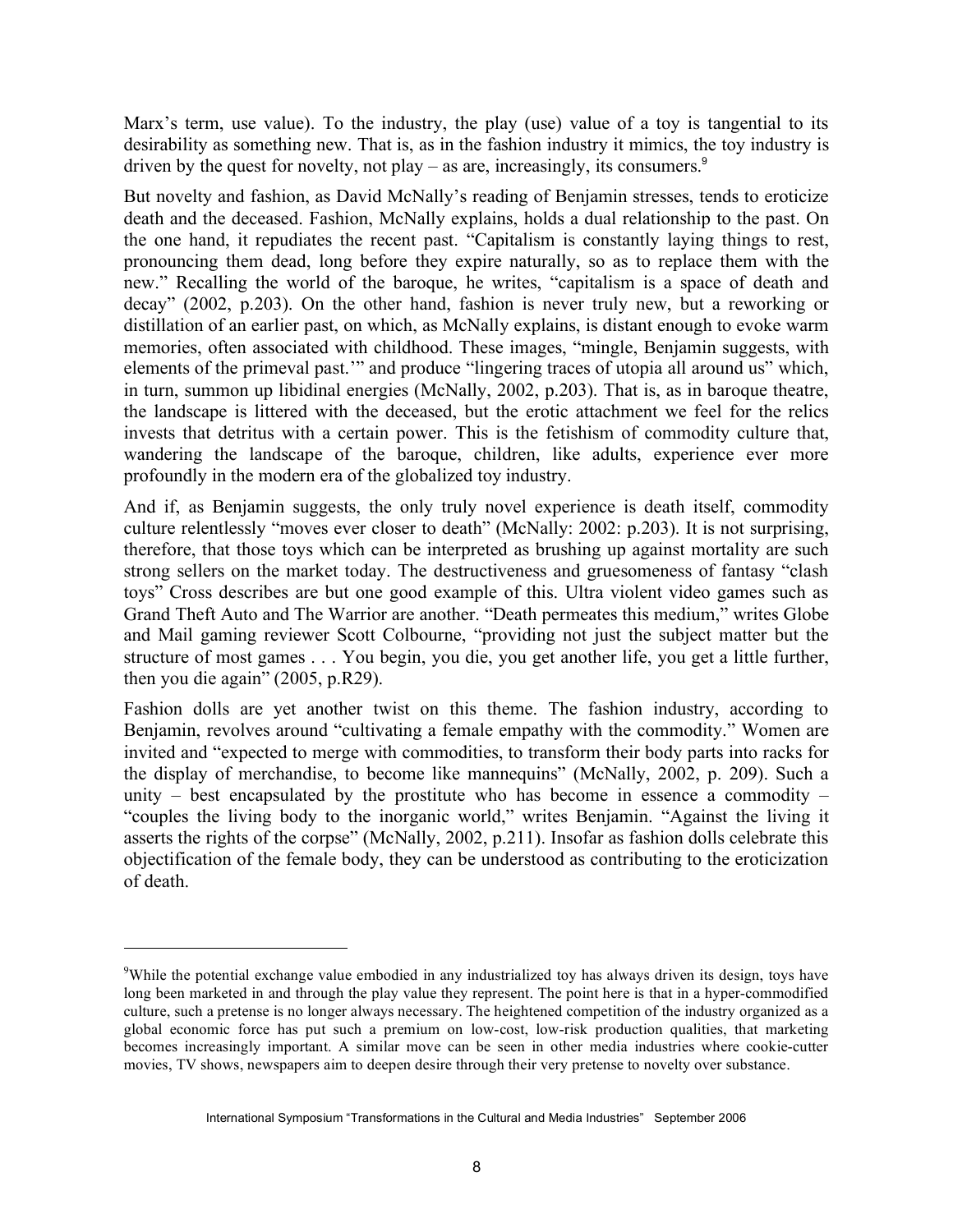Thus, as children are implicated at ever younger ages into the fashion cycle of toys, they risk being ushered into the dream world of commodities in the same way adults are. Lured by the promise of commodities, they too enter a collective trance, engaging in compulsive forgetting, in the belief that the abundance and novelty represented by toy store shelves represent progress, freedom and happiness. Their embrace of the new, suggests McNally, is both thrilling (in its proximity to the one truly novel experience, death) and disturbing (in that it "threatens to dissipate our very identities, tied as these are to memories of the past" which we are constantly urged to discard (2002, p.203)). Identifying this ambiguous relationship to commodity culture is critical. It is that experience among adults, perhaps, that helps explain the current anxiety over childhood. While Cross and others tend to see children creating their own "separate menacing worlds" which adults simply can't relate to, I believe we come closer to the mark if we recognize that our anxieties are fueled by a sense that children, in fact, share our so-called enchanted world, and our ambiguous relationship to it.

Whatever the source of our anxiety, many theorists of childhood are concerned that the dominance of the commercial toy disrupts children's patterns of play (Cross, Kline). Such toys, tied into pre-packaged storylines of major Hollywood films and television shows, encourage *directed* play over *free* play (as well as the non-play activity of simply accumulating toys for accumulation's sake). But here again, Benjamin proves helpful, reminding us that play invokes and develops specific cognitive modes that we tend to lose touch with as we age. <sup>10</sup> That is, children's relationship to the world around them is fundamentally sensuous. They possess a "capacity for mimesis that begins with birth" and allows the child to see herself not just in other people but also in objects (1933, The Lamp, p.690). It is this that allows them to embrace an object, or a toy imaginatively, and invest it with meaning. In this way fantasy meets with reality, and out of that meeting something new emerges (1928, Cultural History of Toys, p.115). It is precisely this faculty that as we grow older, and become more schooled, gets drummed out of us, replaced by the instrumentalist, goal directed cognitive mode required to get by in a capitalist society. The "gift of mimesis," suggests Benjamin, "is the natural heritage of mankind in its early stages and which continues to function nowadays only in children" (1933, The Lamp, p.691).

It's feasible then that children who embrace commodity culture at such an early age are also challenged to embrace instrumental rationalism earlier.<sup>11</sup> "In the market," writes Kapur, "to play is to consume rather than to produce, to absorb rather than to invent, and finally to be an object rather than to be the subject of history." Yet, as Kapur points out, it is crucial to distinguish between how play is imagined by adults, and how it is lived. And according to Benjamin, because children relate to the world in a sensuous, experiential way, they approach all toys – commercially produced, hand crafted or simply nature's offerings of sticks and stones – imaginatively. Play, and the cognitive mode of play, in other words, does not depend on the object of play involved. Benjamin is concerned with the way in which industrialization

<sup>&</sup>lt;sup>10</sup>Benjamin also writes at length about the effect of technology and industrialization on toys. I plan to incorporate his thoughts on this issue in the longer version of this paper.

<sup>&</sup>lt;sup>11</sup>Indeed, such thinking is crucial to equipping a child with the faculty to be a wise consumer – to not spend, for example, her entire year's allowance on the latest American Girl fashion doll or Sony PlayStation.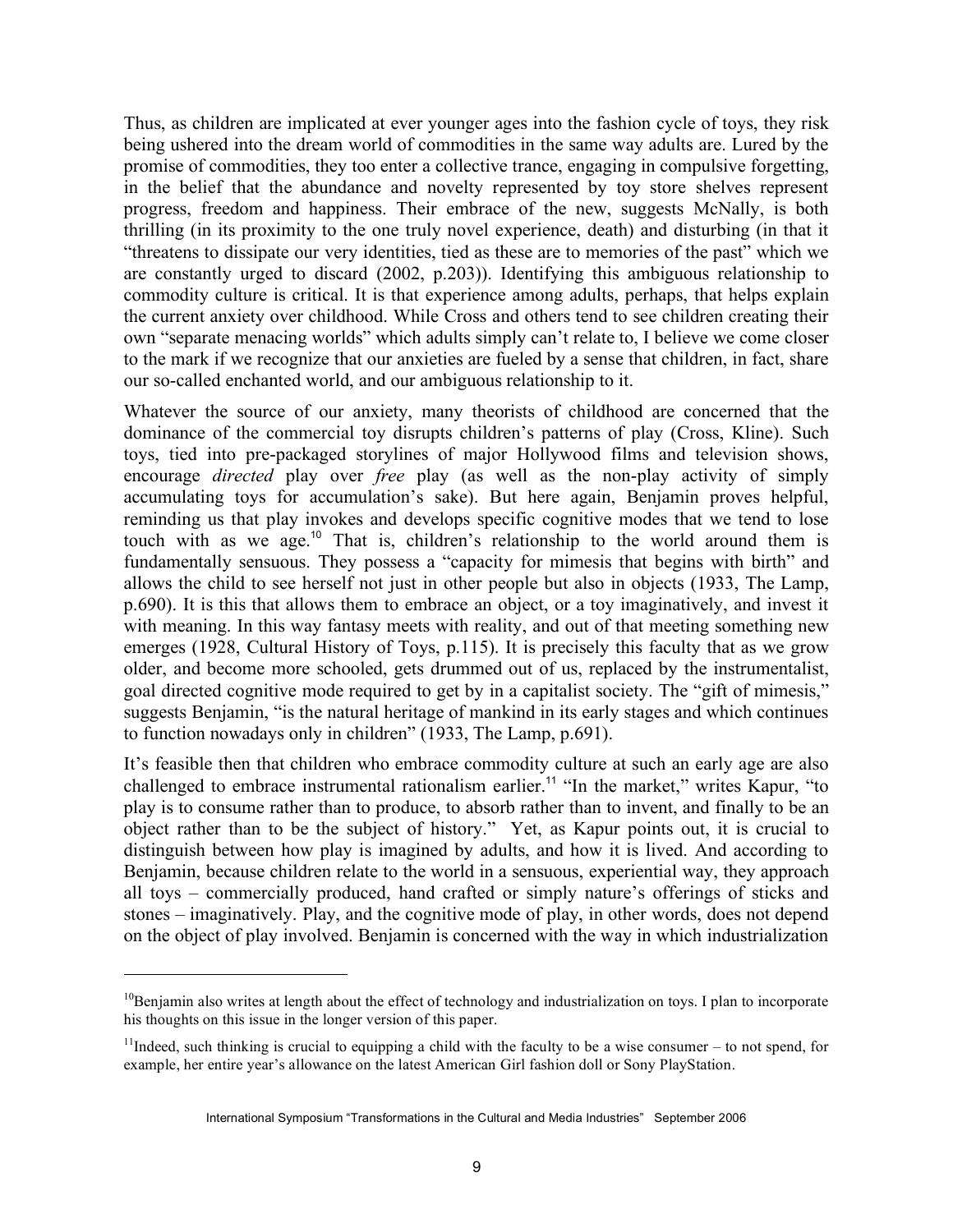of the toy industry in his time has affected the design of toys, disguising their origins and making them increasingly alien to parents and children. But looking beyond the materials of play and at play itself, he finds an "antinomian" relationship between children and the world. Describing children's use of any object as "chaste," Benjamin suggests that there is a basic error in assuming that the "imaginative content of a child's toy is what determines his playing." In fact, the opposite is more accurate: "A child wants to pull something, and so he becomes a horse; he wasn't to play with sand and so he turns into a baker" (1928, Cultural History of Toys, p.115). Imitation, he concludes, "is at home in the playing, not in the plaything" (116). Thus even the most intensely cross-marketed commoditoy doesn't dictate the way in which the toy is played with. What's more likely to hamper play – and what adults would be wiser to focus on – is the limited space and time modernity permits children for play.<sup>12</sup>

Second, Benjamin is interested in the child's playful mode of cognition not simply because it represents a break with instrumental rationality, but because in it resides the cognitive mode capable of *resisting* the culture of commodities and capitalism. Play is a pre-contemplative way of knowing the world, and insofar as it represents the meeting of fantasy and reality, it affirms the human pursuit of happiness and freedom – and resembles and rehearses the communal festive ethos of carnival. "Play is always liberating," he insists (1928, p.100) in his essay Old Toys. Adults are drawn to old toys, play and fantasy, he adds, precisely because of a "desire to make light of an unbearable life." It is only by tapping into such sentiments that adults (onetime children) will come to see that a different sort of world is possible.

#### **CONCLUSION**

 $\overline{a}$ 

For Cross, globalization of the toy industry has led to the domination of the toy market by fantasy and novelty toys that have little to do with parents' past or present lives. Parents have been complicit in this by abandoning the practice of sending messages through the toys they buy their children, and preferring instead to cater to their children's sense of autonomy. The result has been a widening gulf between parents and children – and the creation of a generation of children ill-prepared to negotiate the complexities of modern social relations. While I see enormous value in the notion of parental messaging, I suggest instead that the messages are more complex and nuanced than those suggested by Cross, insofar as they implicate childhood, play and the tools of play, in the broader process of social reproduction. From this perspective, the significance of globalization vis a vis the toy industry and play lies not so much in the physical attributes of the toys now being produced (the fact that fantasy

 $12$  Kapur points out the contradictory logic at work in capitalism's drive to overcome boredom even as it produces boredom.